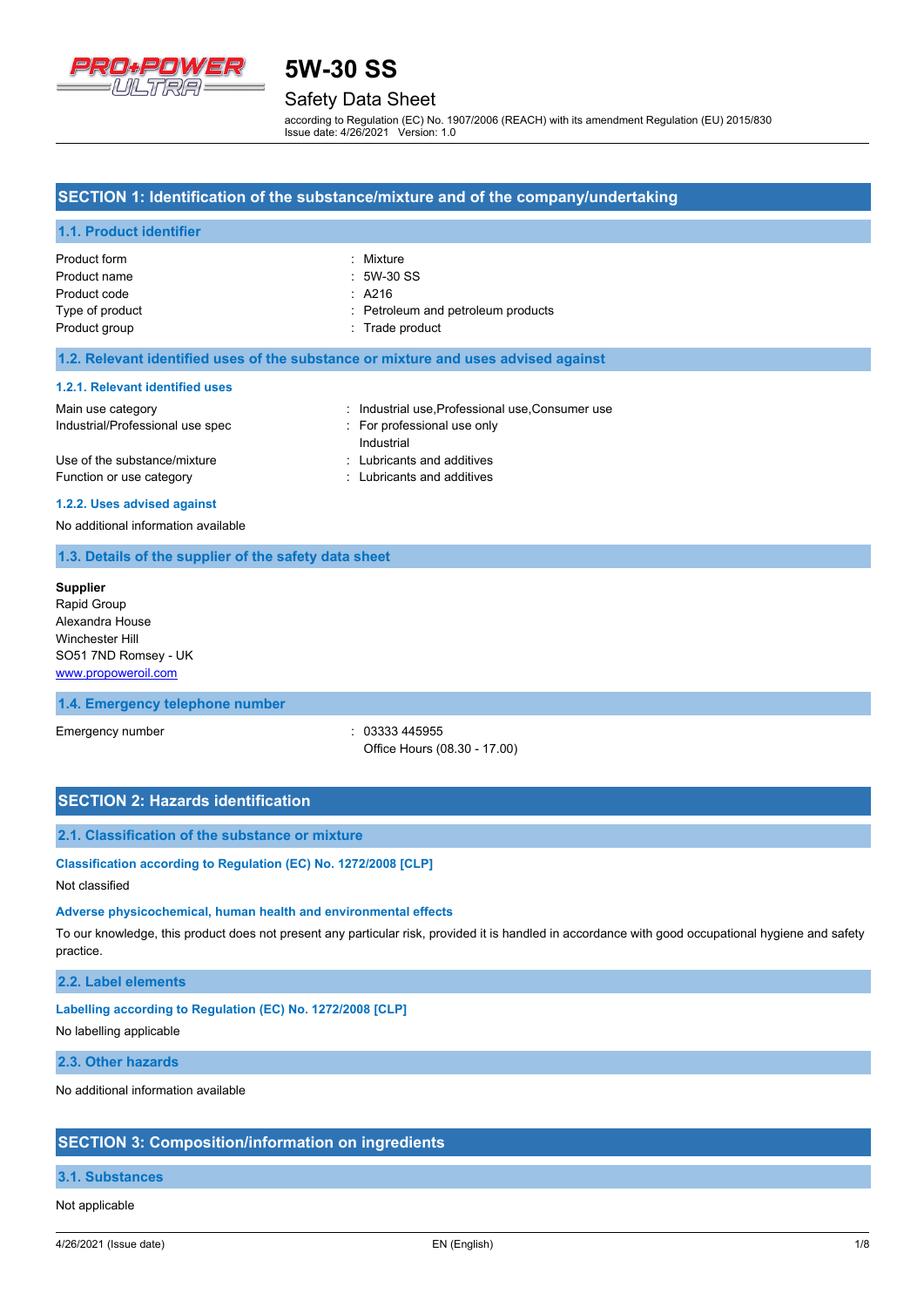# Safety Data Sheet

according to Regulation (EC) No. 1907/2006 (REACH) with its amendment Regulation (EU) 2015/830

| 3.2. Mixtures                                                                                   |                                                                                                          |                |                                                                                     |
|-------------------------------------------------------------------------------------------------|----------------------------------------------------------------------------------------------------------|----------------|-------------------------------------------------------------------------------------|
| <b>Name</b>                                                                                     | <b>Product identifier</b>                                                                                | $\frac{9}{6}$  | <b>Classification according to</b><br><b>Regulation (EC) No.</b><br>1272/2008 [CLP] |
| Baseoil - Unspecified - Lubricating Oils (Petroleum),<br>C20-50, Hydrotreated Neutral Oil-Based | (CAS-No.) 72623-87-1<br>(EC-No.) 276-738-4<br>(EC Index-No.) 649-483-00-5<br>(REACH-no) 01-2119474889-13 | $\geq 50 - 60$ | Asp. Tox. 1, H304                                                                   |
| MINERAL OIL<br>substance with a Community workplace exposure limit                              | (CAS-No.) 64742-54-7<br>(EC-No.) MIXTURE<br>(REACH-no) 01-2119484627-25                                  | $\ge 5 - 5.5$  | Asp. Tox. 1, H304                                                                   |

Full text of H-statements: see section 16

| <b>SECTION 4: First aid measures</b>                                                                                                                       |                                                                                                                                                                                                             |  |  |
|------------------------------------------------------------------------------------------------------------------------------------------------------------|-------------------------------------------------------------------------------------------------------------------------------------------------------------------------------------------------------------|--|--|
| 4.1. Description of first aid measures                                                                                                                     |                                                                                                                                                                                                             |  |  |
| First-aid measures after inhalation<br>First-aid measures after skin contact<br>First-aid measures after eye contact<br>First-aid measures after ingestion | : Remove person to fresh air and keep comfortable for breathing.<br>: Wash skin with plenty of water.<br>: Rinse eyes with water as a precaution.<br>: Call a poison center or a doctor if you feel unwell. |  |  |
| 4.2. Most important symptoms and effects, both acute and delayed                                                                                           |                                                                                                                                                                                                             |  |  |
| No additional information available                                                                                                                        |                                                                                                                                                                                                             |  |  |

**4.3. Indication of any immediate medical attention and special treatment needed**

Treat symptomatically.

| <b>SECTION 5: Firefighting measures</b>                    |                                                                                                                                           |  |  |
|------------------------------------------------------------|-------------------------------------------------------------------------------------------------------------------------------------------|--|--|
| 5.1. Extinguishing media                                   |                                                                                                                                           |  |  |
| Suitable extinguishing media                               | : Water spray. Dry powder. Foam. Carbon dioxide.                                                                                          |  |  |
| 5.2. Special hazards arising from the substance or mixture |                                                                                                                                           |  |  |
| Hazardous decomposition products in case of fire           | : Toxic fumes may be released.                                                                                                            |  |  |
| 5.3. Advice for firefighters                               |                                                                                                                                           |  |  |
| Protection during firefighting                             | Do not attempt to take action without suitable protective equipment. Self-contained<br>breathing apparatus. Complete protective clothing. |  |  |

| <b>SECTION 6: Accidental release measures</b>                            |                                                                                                                                                                |  |  |
|--------------------------------------------------------------------------|----------------------------------------------------------------------------------------------------------------------------------------------------------------|--|--|
| 6.1. Personal precautions, protective equipment and emergency procedures |                                                                                                                                                                |  |  |
| 6.1.1. For non-emergency personnel                                       |                                                                                                                                                                |  |  |
| <b>Emergency procedures</b>                                              | Ventilate spillage area.                                                                                                                                       |  |  |
| 6.1.2. For emergency responders                                          |                                                                                                                                                                |  |  |
| Protective equipment                                                     | : Do not attempt to take action without suitable protective equipment. For further information<br>refer to section 8: "Exposure controls/personal protection". |  |  |
| <b>6.2. Environmental precautions</b>                                    |                                                                                                                                                                |  |  |

Avoid release to the environment.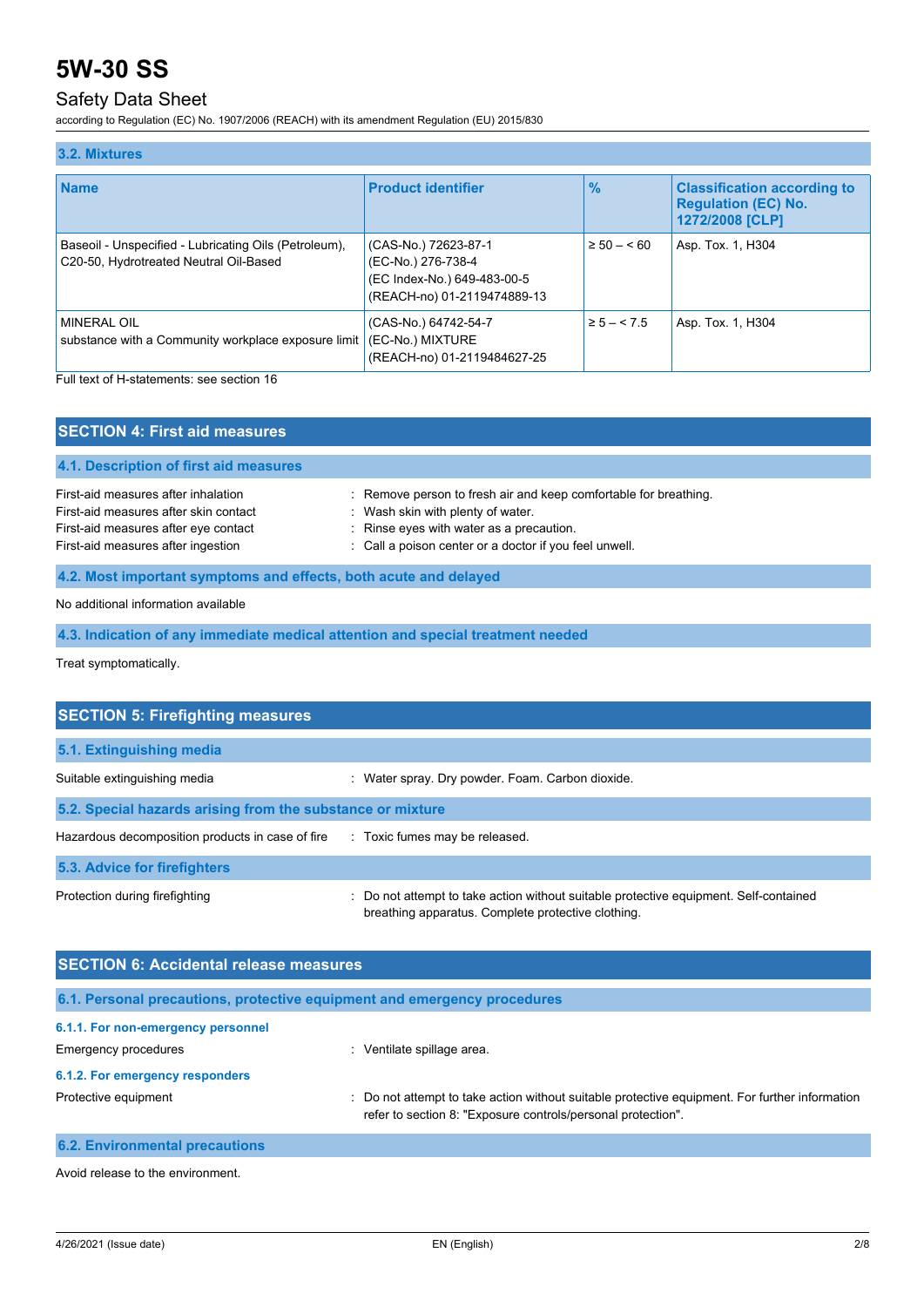# Safety Data Sheet

according to Regulation (EC) No. 1907/2006 (REACH) with its amendment Regulation (EU) 2015/830

| 6.3. Methods and material for containment and cleaning up |                                                                                                                    |  |
|-----------------------------------------------------------|--------------------------------------------------------------------------------------------------------------------|--|
| Methods for cleaning up<br>Other information              | : Take up liquid spill into absorbent material.<br>: Dispose of materials or solid residues at an authorized site. |  |
| 6.4. Reference to other sections                          |                                                                                                                    |  |

For further information refer to section 13.

| <b>SECTION 7: Handling and storage</b>                            |                                                                                                                                                                                              |  |  |
|-------------------------------------------------------------------|----------------------------------------------------------------------------------------------------------------------------------------------------------------------------------------------|--|--|
| 7.1. Precautions for safe handling                                |                                                                                                                                                                                              |  |  |
| Precautions for safe handling<br>Hygiene measures                 | : Ensure good ventilation of the work station. Wear personal protective equipment.<br>: Do not eat, drink or smoke when using this product. Always wash hands after handling the<br>product. |  |  |
| 7.2. Conditions for safe storage, including any incompatibilities |                                                                                                                                                                                              |  |  |
| Storage conditions                                                | : Store in a well-ventilated place. Keep cool.                                                                                                                                               |  |  |

**7.3. Specific end use(s)**

No additional information available

# **SECTION 8: Exposure controls/personal protection**

## **8.1. Control parameters**

### **8.1.1 National occupational exposure and biological limit values**

| <b>MINERAL OIL (64742-54-7)</b>                           |                      |  |
|-----------------------------------------------------------|----------------------|--|
| <b>EU - Indicative Occupational Exposure Limit (IOEL)</b> |                      |  |
| Local name                                                | Oil mist             |  |
| <b>IOEL TWA</b>                                           | $5 \text{ mg/m}^3$   |  |
| <b>IOEL STEL</b>                                          | 10 mg/m <sup>3</sup> |  |

#### **8.1.2. Recommended monitoring procedures**

No additional information available

#### **8.1.3. Air contaminants formed**

No additional information available

#### **8.1.4. DNEL and PNEC**

No additional information available

### **8.1.5. Control banding**

No additional information available

### **8.2. Exposure controls**

### **8.2.1. Appropriate engineering controls**

### **Appropriate engineering controls:**

Ensure good ventilation of the work station.

### **8.2.2. Personal protection equipment**

## **Personal protective equipment symbol(s):**

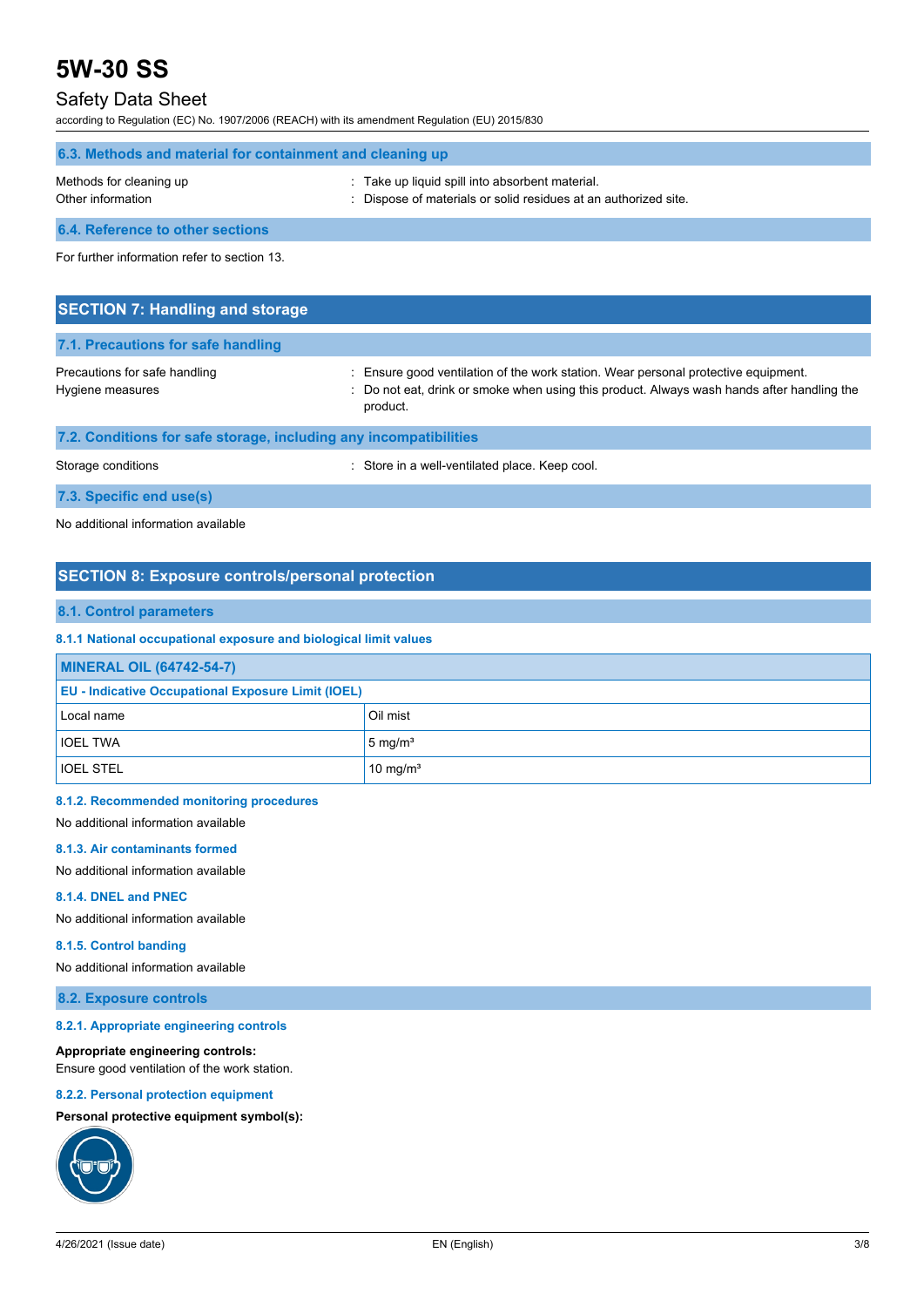# Safety Data Sheet

according to Regulation (EC) No. 1907/2006 (REACH) with its amendment Regulation (EU) 2015/830

# **8.2.2.1. Eye and face protection**

| Eye protection: |  |
|-----------------|--|
| Safety glasses  |  |

### **8.2.2.2. Skin protection**

|  | Skin and body protection: |
|--|---------------------------|
|  |                           |

Wear suitable protective clothing

| <b>Hand protection:</b> |  |
|-------------------------|--|
| Protective gloves       |  |

### **8.2.2.3. Respiratory protection**

#### **Respiratory protection:**

In case of insufficient ventilation, wear suitable respiratory equipment

### **8.2.2.4. Thermal hazards**

No additional information available

#### **8.2.3. Environmental exposure controls**

# **Environmental exposure controls:**

Avoid release to the environment.

| <b>SECTION 9: Physical and chemical properties</b><br>9.1. Information on basic physical and chemical properties |                   |  |
|------------------------------------------------------------------------------------------------------------------|-------------------|--|
|                                                                                                                  |                   |  |
| Viscosity, dynamic                                                                                               | No data available |  |
| <b>Explosive properties</b>                                                                                      | No data available |  |
| Oxidising properties                                                                                             | No data available |  |
| <b>Explosive limits</b>                                                                                          | No data available |  |

# **9.2. Other information**

No additional information available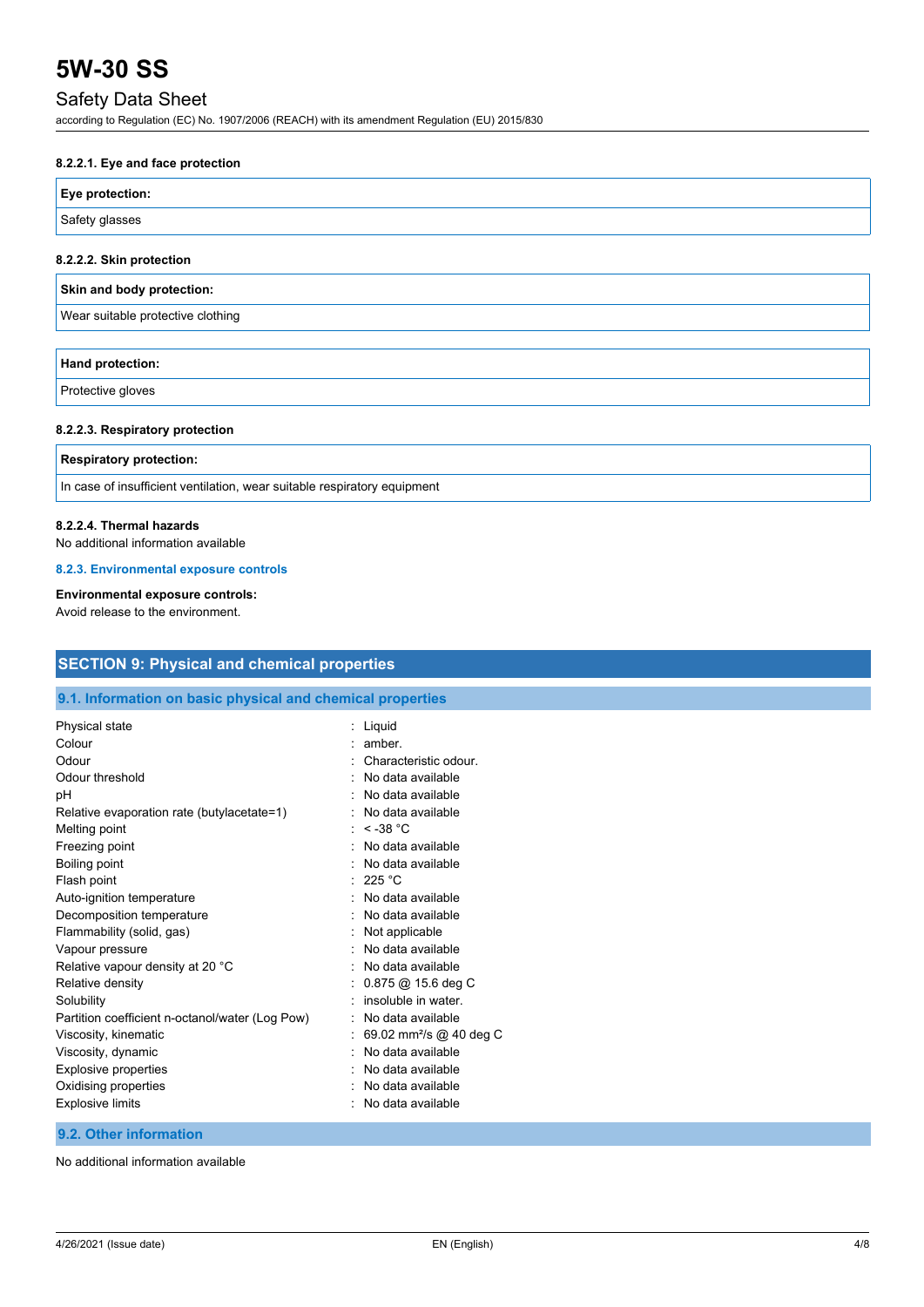# Safety Data Sheet

according to Regulation (EC) No. 1907/2006 (REACH) with its amendment Regulation (EU) 2015/830

# **SECTION 10: Stability and reactivity**

## **10.1. Reactivity**

The product is non-reactive under normal conditions of use, storage and transport.

# **10.2. Chemical stability**

Stable under normal conditions.

**10.3. Possibility of hazardous reactions**

No dangerous reactions known under normal conditions of use.

**10.4. Conditions to avoid**

None under recommended storage and handling conditions (see section 7).

## **10.5. Incompatible materials**

No additional information available

**10.6. Hazardous decomposition products**

Under normal conditions of storage and use, hazardous decomposition products should not be produced.

# **SECTION 11: Toxicological information**

### **11.1 Information on toxicological effects**

| Acute toxicity (oral)<br>Acute toxicity (dermal)<br>Acute toxicity (inhalation)                                                              |           | Not classified<br>Not classified<br>Not classified                                     |
|----------------------------------------------------------------------------------------------------------------------------------------------|-----------|----------------------------------------------------------------------------------------|
| Skin corrosion/irritation<br>Serious eye damage/irritation<br>Respiratory or skin sensitisation<br>Germ cell mutagenicity<br>Carcinogenicity | ۰         | Not classified<br>Not classified<br>Not classified<br>Not classified<br>Not classified |
| Reproductive toxicity                                                                                                                        |           | Not classified                                                                         |
| STOT-single exposure                                                                                                                         |           | Not classified                                                                         |
| STOT-repeated exposure                                                                                                                       |           | Not classified                                                                         |
| Aspiration hazard                                                                                                                            | $\bullet$ | Not classified                                                                         |
| 5W-30 SS                                                                                                                                     |           |                                                                                        |

Viscosity, kinematic and the state of the 69.02 mm<sup>2</sup>/s @ 40 deg C

| <b>SECTION 12: Ecological information</b>                                              |                                                                                                                            |  |
|----------------------------------------------------------------------------------------|----------------------------------------------------------------------------------------------------------------------------|--|
| 12.1. Toxicity                                                                         |                                                                                                                            |  |
| Ecology - general                                                                      | : The product is not considered harmful to aquatic organisms nor to cause long-term adverse<br>effects in the environment. |  |
| Hazardous to the aquatic environment, short-term<br>(acute)                            | : Not classified                                                                                                           |  |
| Hazardous to the aquatic environment, long-term<br>(chronic)<br>Not rapidly degradable | : Not classified                                                                                                           |  |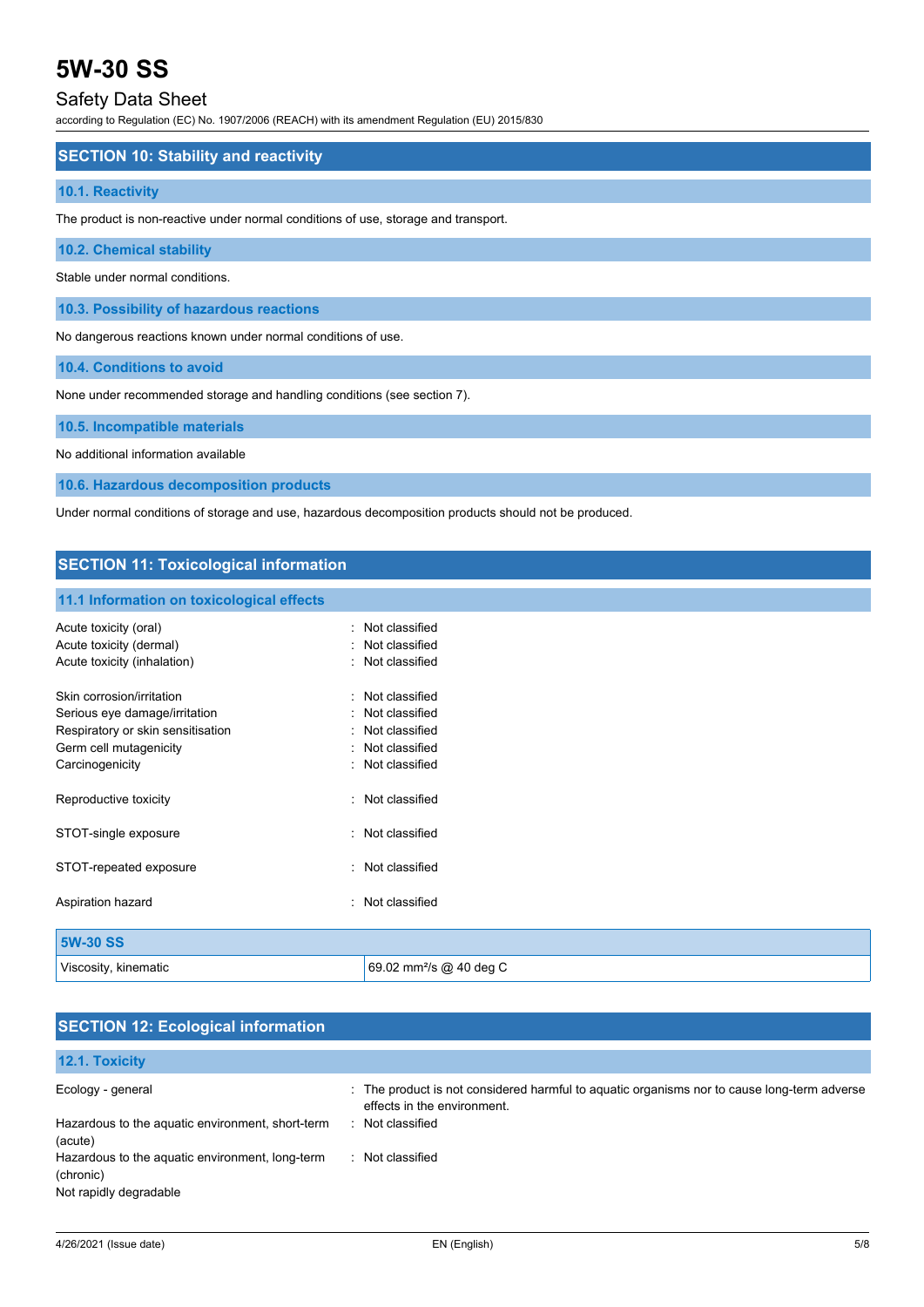# Safety Data Sheet

according to Regulation (EC) No. 1907/2006 (REACH) with its amendment Regulation (EU) 2015/830

| 12.2. Persistence and degradability      |
|------------------------------------------|
| No additional information available      |
| 12.3. Bioaccumulative potential          |
| No additional information available      |
| 12.4. Mobility in soil                   |
| No additional information available      |
| 12.5. Results of PBT and vPvB assessment |
| No additional information available      |
| 12.6. Other adverse effects              |

No additional information available

| <b>SECTION 13: Disposal considerations</b> |  |  |
|--------------------------------------------|--|--|
| 13.1. Waste treatment methods              |  |  |

Waste treatment methods : Dispose of contents/container in accordance with licensed collector's sorting instructions.

# **SECTION 14: Transport information**

| In accordance with ADR / IMDG / IATA / ADN / RID |                |                |                |                |
|--------------------------------------------------|----------------|----------------|----------------|----------------|
| <b>ADR</b>                                       | <b>IMDG</b>    | <b>IATA</b>    | <b>ADN</b>     | <b>RID</b>     |
| 14.1. UN number                                  |                |                |                |                |
| Not applicable                                   | Not applicable | Not applicable | Not applicable | Not applicable |
| 14.2. UN proper shipping name                    |                |                |                |                |
| Not applicable                                   | Not applicable | Not applicable | Not applicable | Not applicable |
| 14.3. Transport hazard class(es)                 |                |                |                |                |
| Not applicable                                   | Not applicable | Not applicable | Not applicable | Not applicable |
| 14.4. Packing group                              |                |                |                |                |
| Not applicable                                   | Not applicable | Not applicable | Not applicable | Not applicable |
| <b>14.5. Environmental hazards</b>               |                |                |                |                |
| Not applicable                                   | Not applicable | Not applicable | Not applicable | Not applicable |
| No supplementary information available           |                |                |                |                |

**14.6. Special precautions for user**

**Overland transport** Not applicable **Transport by sea** Not applicable **Air transport** Not applicable **Inland waterway transport** Not applicable **Rail transport** Not applicable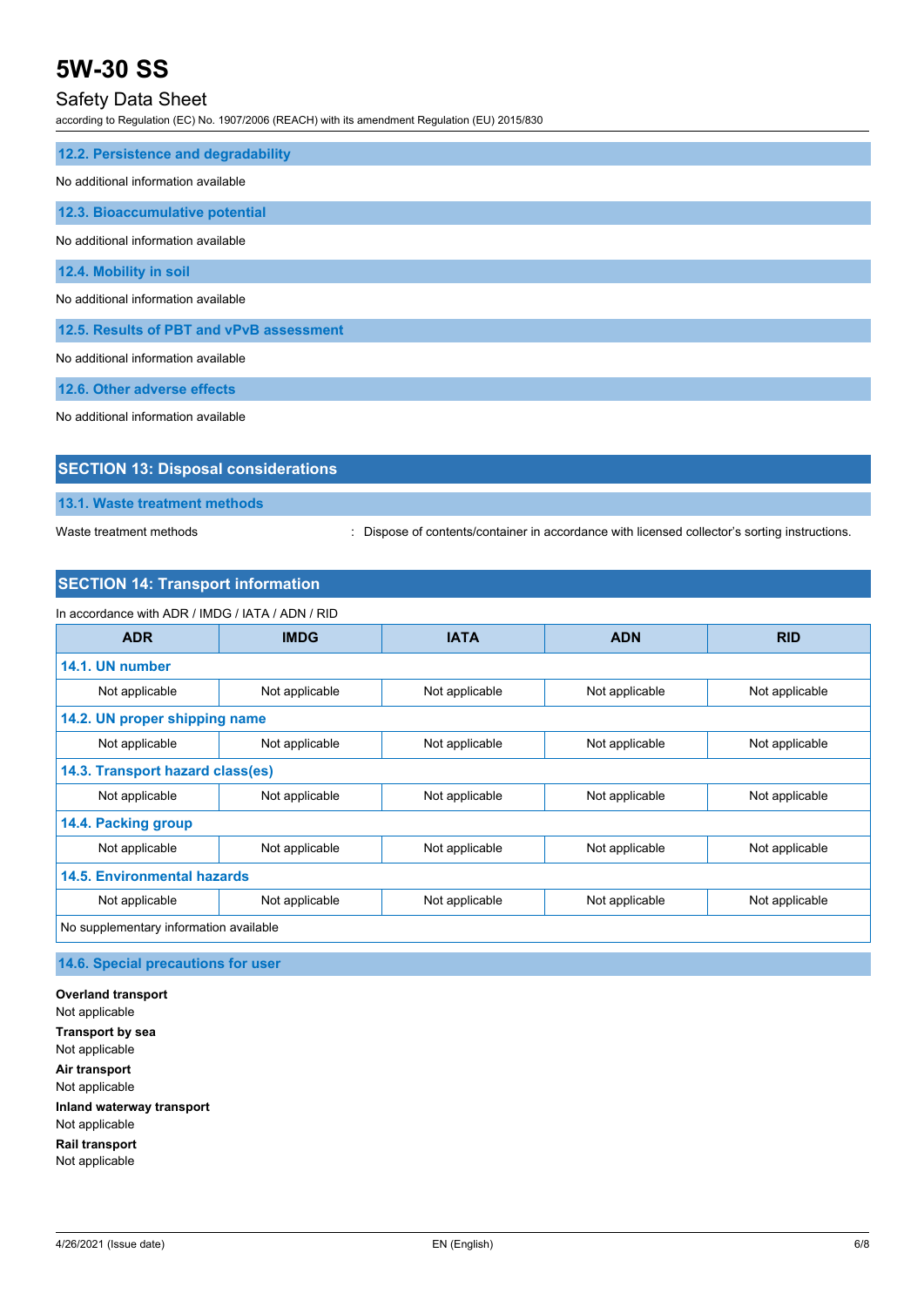# Safety Data Sheet

according to Regulation (EC) No. 1907/2006 (REACH) with its amendment Regulation (EU) 2015/830

# **14.7. Transport in bulk according to Annex II of Marpol and the IBC Code**

Not applicable

# **SECTION 15: Regulatory information**

**15.1. Safety, health and environmental regulations/legislation specific for the substance or mixture**

# **15.1.1. EU-Regulations**

Contains no REACH substances with Annex XVII restrictions

Contains no substance on the REACH candidate list

Contains no REACH Annex XIV substances

Contains no substance subject to Regulation (EU) No 649/2012 of the European Parliament and of the Council of 4 July 2012 concerning the export and import of hazardous chemicals.

Contains no substance subject to Regulation (EU) No 2019/1021 of the European Parliament and of the Council of 20 June 2019 on persistent organic pollutants

## **15.1.2. National regulations**

No additional information available

**15.2. Chemical safety assessment**

No chemical safety assessment has been carried out

# **SECTION 16: Other information**

| Abbreviations and acronyms: |                                                                                                 |
|-----------------------------|-------------------------------------------------------------------------------------------------|
| <b>ADN</b>                  | European Agreement concerning the International Carriage of Dangerous Goods by Inland Waterways |
| <b>ADR</b>                  | European Agreement concerning the International Carriage of Dangerous Goods by Road             |
| <b>ATE</b>                  | <b>Acute Toxicity Estimate</b>                                                                  |
| <b>BLV</b>                  | <b>Biological limit value</b>                                                                   |
| CAS-No.                     | <b>Chemical Abstract Service number</b>                                                         |
| <b>CLP</b>                  | Classification Labelling Packaging Regulation; Regulation (EC) No 1272/2008                     |
| <b>DMEL</b>                 | <b>Derived Minimal Effect level</b>                                                             |
| <b>DNEL</b>                 | Derived-No Effect Level                                                                         |
| <b>EC50</b>                 | Median effective concentration                                                                  |
| EC-No.                      | European Community number                                                                       |
| EN                          | European Standard                                                                               |
| <b>IATA</b>                 | International Air Transport Association                                                         |
| <b>IMDG</b>                 | International Maritime Dangerous Goods                                                          |
| <b>LC50</b>                 | Median lethal concentration                                                                     |
| LD50                        | Median lethal dose                                                                              |
| <b>LOAEL</b>                | Lowest Observed Adverse Effect Level                                                            |
| <b>NOAEC</b>                | No-Observed Adverse Effect Concentration                                                        |
| <b>NOAEL</b>                | No-Observed Adverse Effect Level                                                                |
| <b>NOEC</b>                 | No-Observed Effect Concentration                                                                |
| OEL                         | Occupational Exposure Limit                                                                     |
| PBT                         | Persistent Bioaccumulative Toxic                                                                |
|                             |                                                                                                 |